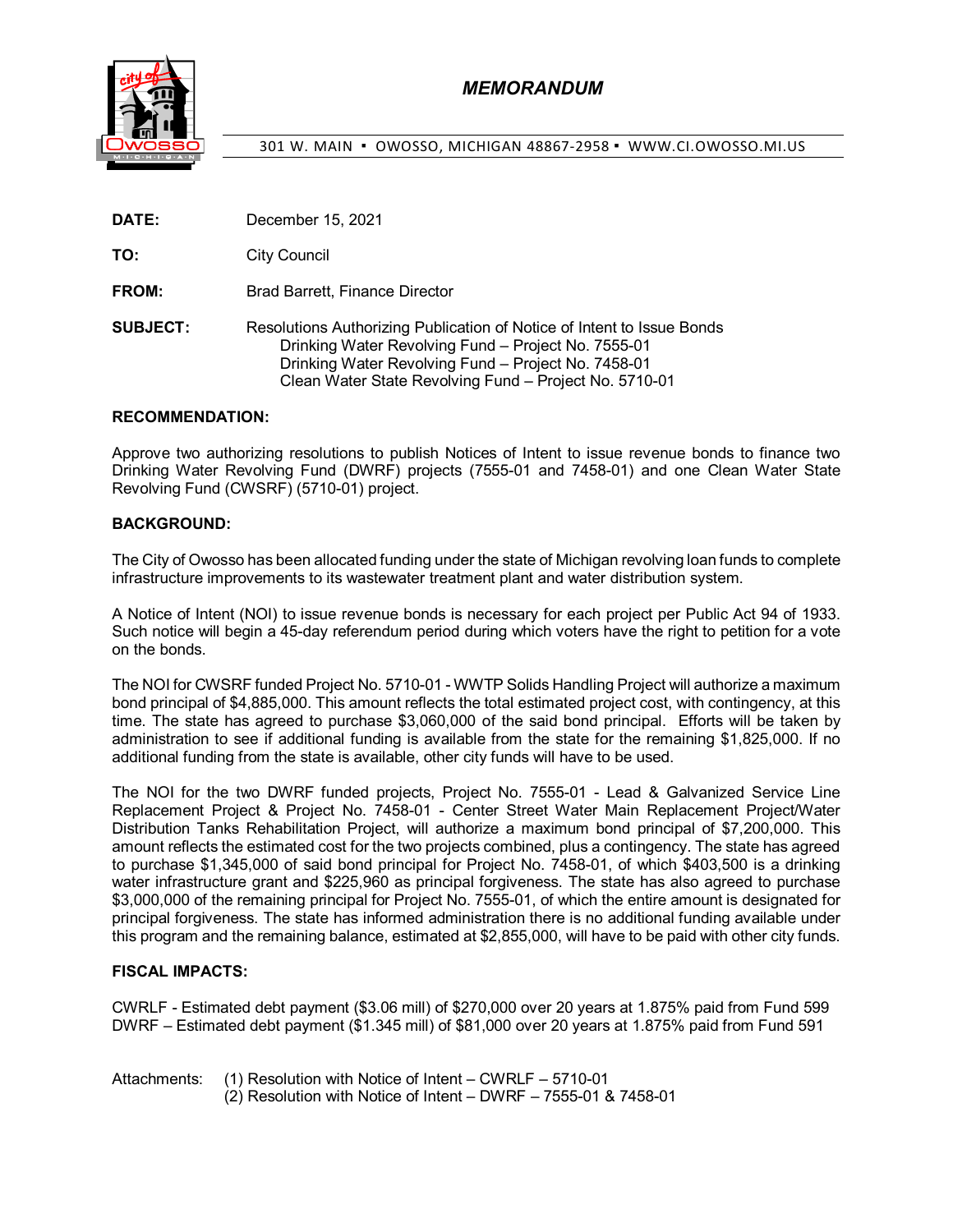### **DWRF 2022 Project Nos. 7555-01 & 7458-01**

### RESOLUTION DECLARING OFFICIAL INTENT TO REIMBURSE PROJECT EXPENDITURES WITH BOND PROCEEDS AND AUTHORIZING PUBLICATION OF NOTICE OF INTENT TO ISSUE BONDS

At a regular meeting of the City Council of the City of Owosso, Shiawassee County, Michigan, held on December 20, 2021.

| PRESENT:       |  |
|----------------|--|
|                |  |
|                |  |
| <b>ABSENT:</b> |  |
|                |  |

The following resolution was offered by and seconded by  $\frac{1}{2}$ 

WHEREAS, the City of Owosso (the "City") proposes to issue its revenue bonds, in one or more series (the "Bonds") under Act 94, Public Acts of Michigan, 1933, as amended ("Act 94"), to finance improvements to the City's water supply system (the "System"), consisting of the replacement of water service lines and watermain repairs and replacements, including, but not limited to, replacement of the Center Street watermain, rehabilitation of System water distribution storage tanks, standpipes, booster stations, an elevated storage tank, and related facilities, as well as the restoration of property, streets, rights-of-way and easements affected by the improvements, and all other work necessary and incidental to these improvement (the "Project"); and

WHEREAS, it is anticipated that the City will advance a portion of the costs of the Project prior to the issuance of the Bonds, to be repaid from proceeds of the Bonds upon the issuance thereof; and

WHEREAS, Section 1.150-2 of the Treasury Regulations on Income Tax (the "Reimbursement Regulations") specifies conditions under which a reimbursement allocation may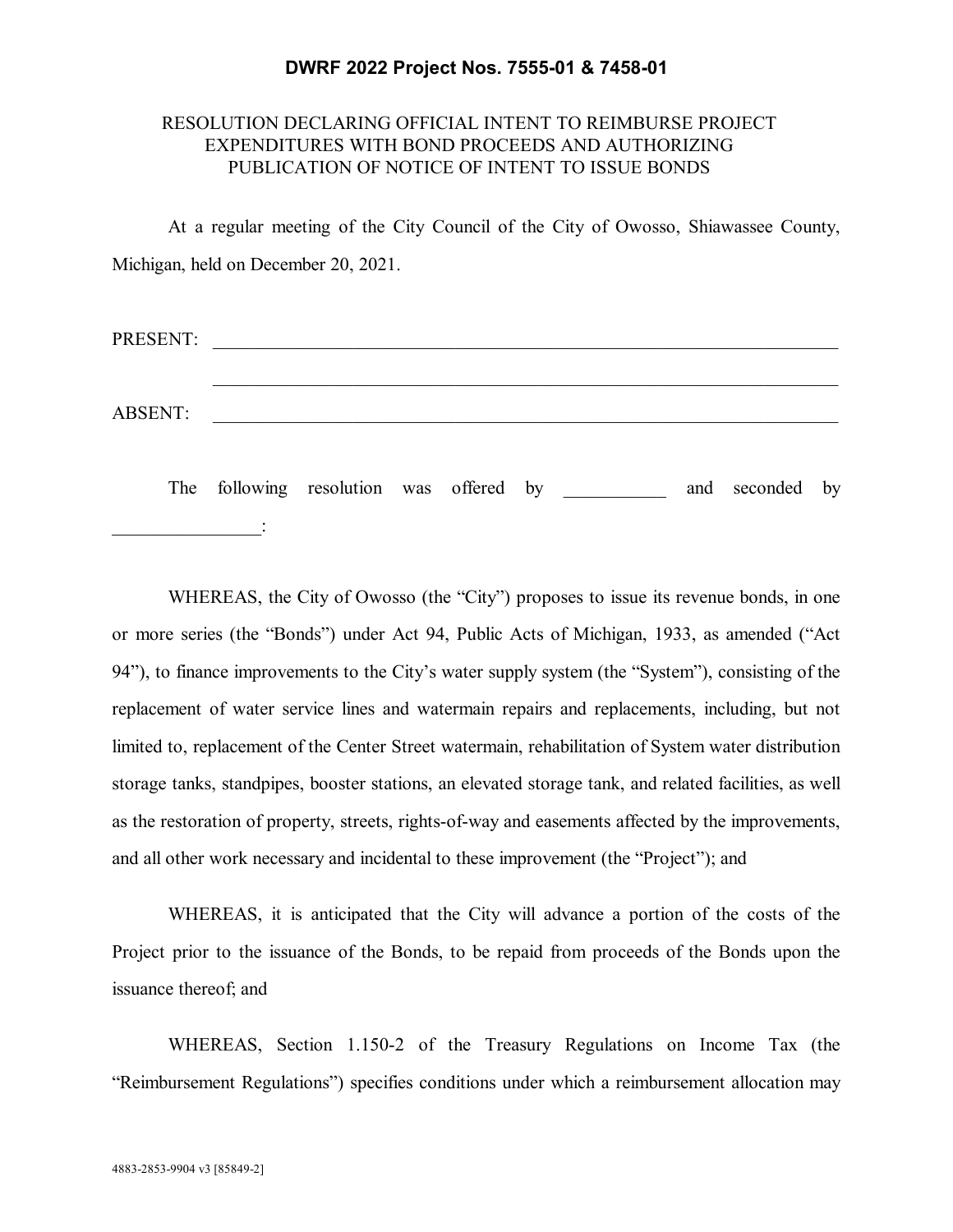be treated as an expenditure of bond proceeds, and the City intends by this resolution to qualify amounts advanced by the City to the Project for reimbursement from proceeds of the Bonds in accordance with the requirements of the Reimbursement Regulations; and

WHEREAS, a notice of intent to issue the Bonds must be published in order to comply with the requirements of Section 33 of Act 94.

NOW, THEREFORE, BE IT RESOLVED by the City Council of the City of Owosso, Shiawassee County, Michigan, as follows:

1. The Project shall consist of the water supply system improvements described in the preamble hereto.

2. The maximum principal amount of Bonds expected to be issued for the Project is \$7,200,000.

3. The City hereby declares its official intent to issue the Bonds to finance the costs of the Project, and hereby declares that it reasonably expects to reimburse the City's advances to the Project as described in the preamble and as anticipated by this resolution.

4. The Bonds shall be authorized by proper proceedings subsequent to this resolution.

5. The Clerk is hereby instructed to publish the following notice attached hereto as Exhibit A once in a newspaper of general circulation in the City.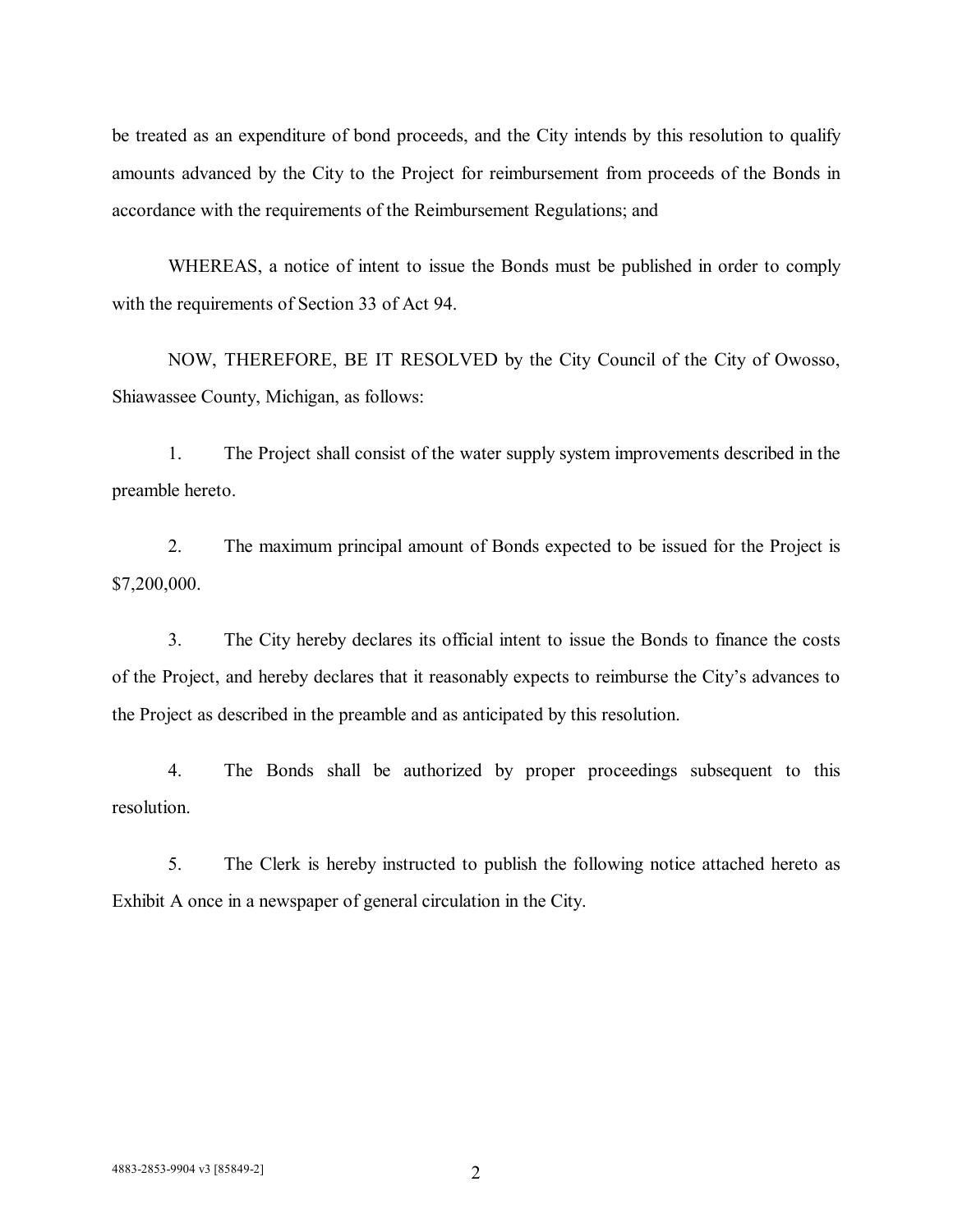6. All prior resolutions and parts of resolutions insofar as they may be in conflict with this resolution are hereby rescinded.

# RESOLUTION DECLARED ADOPTED.

Yeas **Executive 2008** Nays **Example 2018**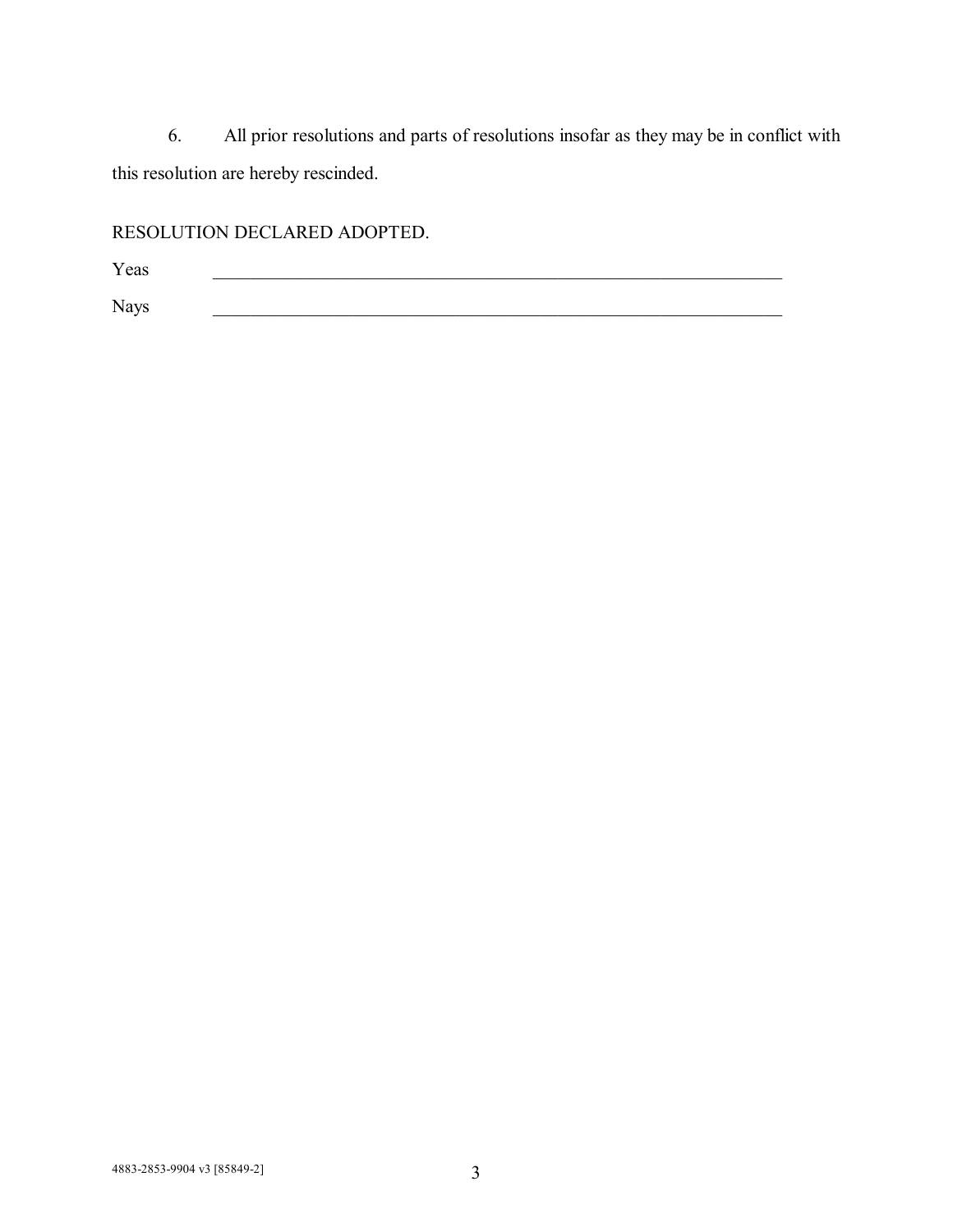### STATE OF MICHIGAN  $\big)$  SS COUNTY OF SHIAWASSEE )

I hereby certify that the foregoing is a true and complete copy of a resolution adopted at a regular meeting of the City Council of the City of Owosso, Shiawassee County, Michigan, held on December 20, 2021, the original of which is on file in my office. I further certify that notice of the meeting was given pursuant to and in compliance with the Open Meetings Act, as amended.

> Amy K. Kirkland, CMC, City Clerk City of Owosso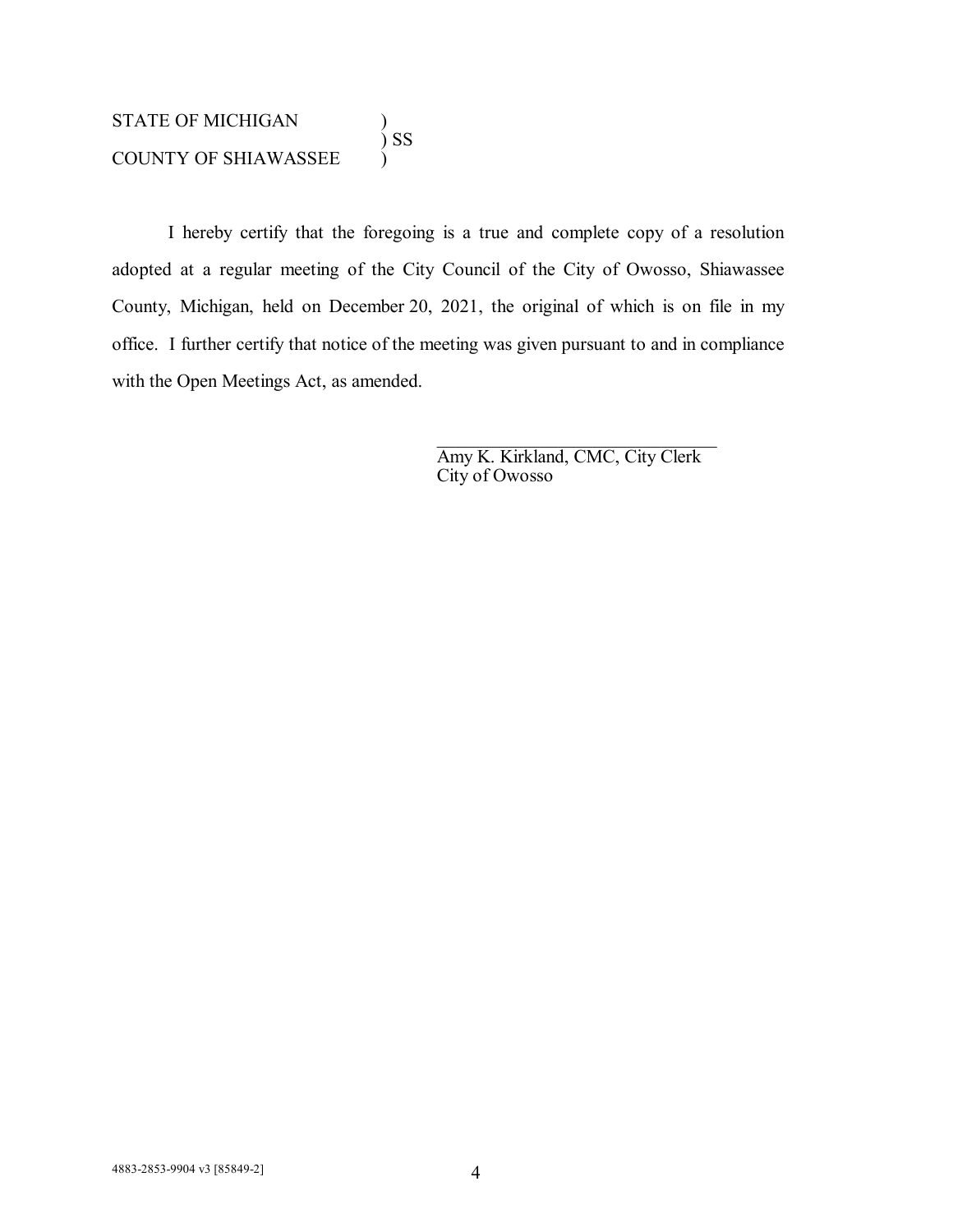#### EXHIBIT A

## NOTICE OF INTENT TO ISSUE BONDS BY THE CITY OF OWOSSO, MICHIGAN

NOTICE IS HEREBY GIVEN, that the City of Owosso, Michigan, intends to issue revenue bonds, in one or more series, in the principal amount of not to exceed \$7,200,000 for the purpose of defraying the cost of improvements to the City's water supply system (the "System"), consisting of the replacement of water service lines and watermain repairs and replacements, including, but not limited to, replacement of the Center Street watermain, rehabilitation of System water distribution storage tanks, standpipes, booster stations, an elevated storage tank, and related facilities, as well as the restoration of property, streets, rights-of-way and easements affected by the improvements, and all other work necessary and incidental to these improvements.

The bonds will mature in not to exceed forty (40) years after the date of original issuance, and will bear interest from their date at a rate or rates to be determined at the time of sale thereof but in no event to exceed such rates as may be permitted by law.

The bonds will be issued under the provisions of Act 94, Public Acts of Michigan, 1933, as amended, and a resolution of the City Council and will be payable from the net revenues of the System and any improvements, enlargements and extensions thereto, and a statutory lien on said revenues will be established by said resolution. The City of Owosso will covenant and agree to fix and maintain at all times while any of the bonds shall be outstanding such rates for service furnished by the System as shall be sufficient to provide for payment of the necessary expenses of operation, maintenance and administration of the System and of the principal of and interest on the bonds when due and to provide for such other expenditures and funds for the System as are required by the resolution authorizing the issuance of bonds. In addition, the bonds may be secured by the full faith and credit of the City as limited by applicable constitutional and statutory limitations on the taxing power of the City.

#### RIGHT TO PETITION FOR REFERENDUM

This notice is given, by order of the City Council of the City of Owosso, to and for the benefit of the electors of the City of Owosso in order to inform them of their right to petition for a referendum upon the question of the issuance of the aforesaid bonds. The bonds will be issued, without submitting such a question to a vote of the electors, unless within 45 days after the date of publication of this notice a petition requesting a referendum upon such question, signed by not less than 10% or 15,000 of the registered electors in the City of Owosso, whichever is the lesser, shall have been filed with the undersigned City Clerk. In the event that such a petition is filed, the bonds will not be issued unless and until the issuance thereof shall have been approved by the vote of a majority of the electors of the City of Owosso qualified to vote and voting thereon at a general or special election.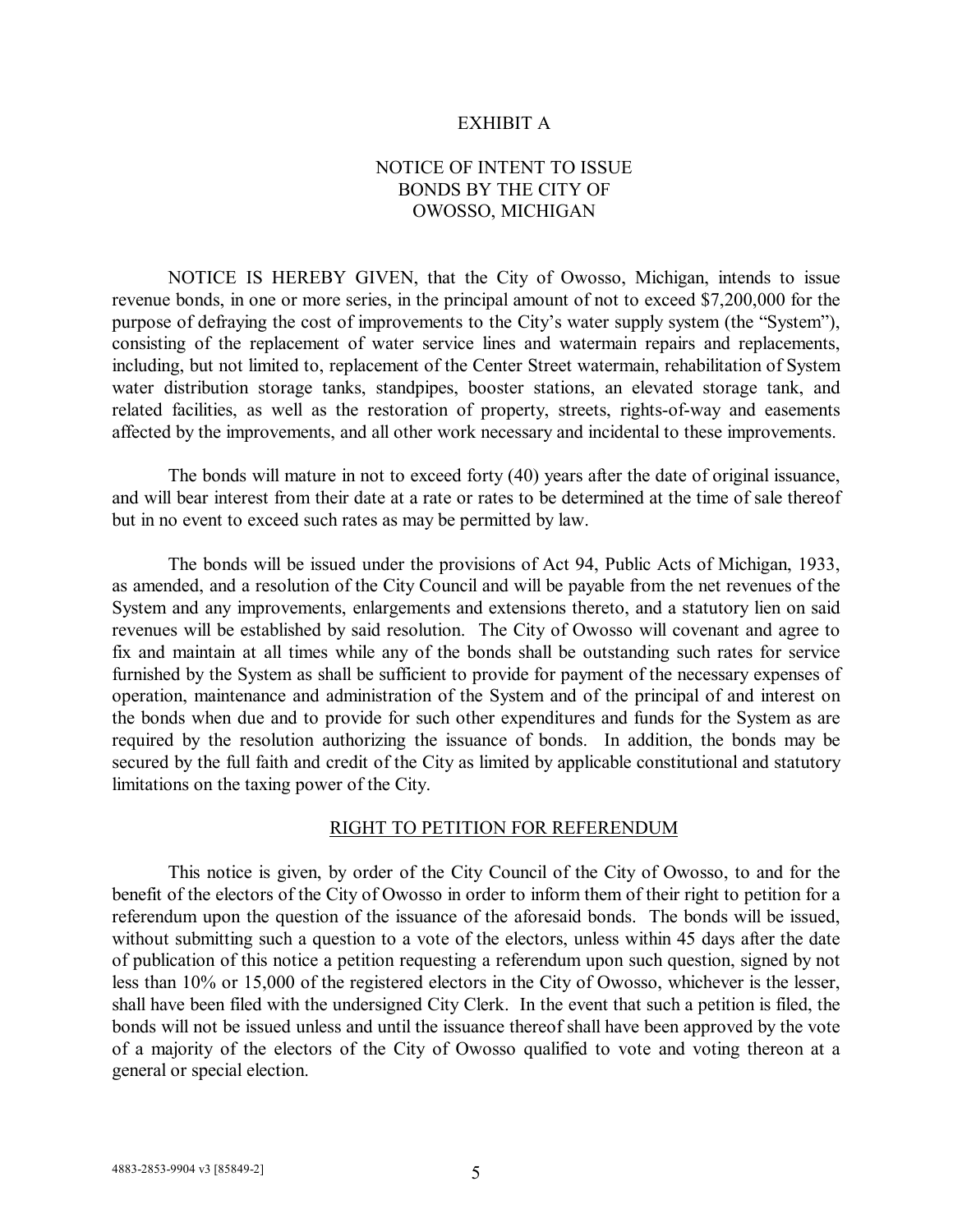## FURTHER INFORMATION

Further information relative to the issuance of said bonds and the subject matter of this notice may be secured at the office of the City Clerk of the City of Owosso, 301 West Main Street, Owosso, Michigan 48867.

This notice is given pursuant to the provisions of Act 94, Public Acts of Michigan, 1933, as amended.

> Amy K. Kirkland, CMC City Clerk City of Owosso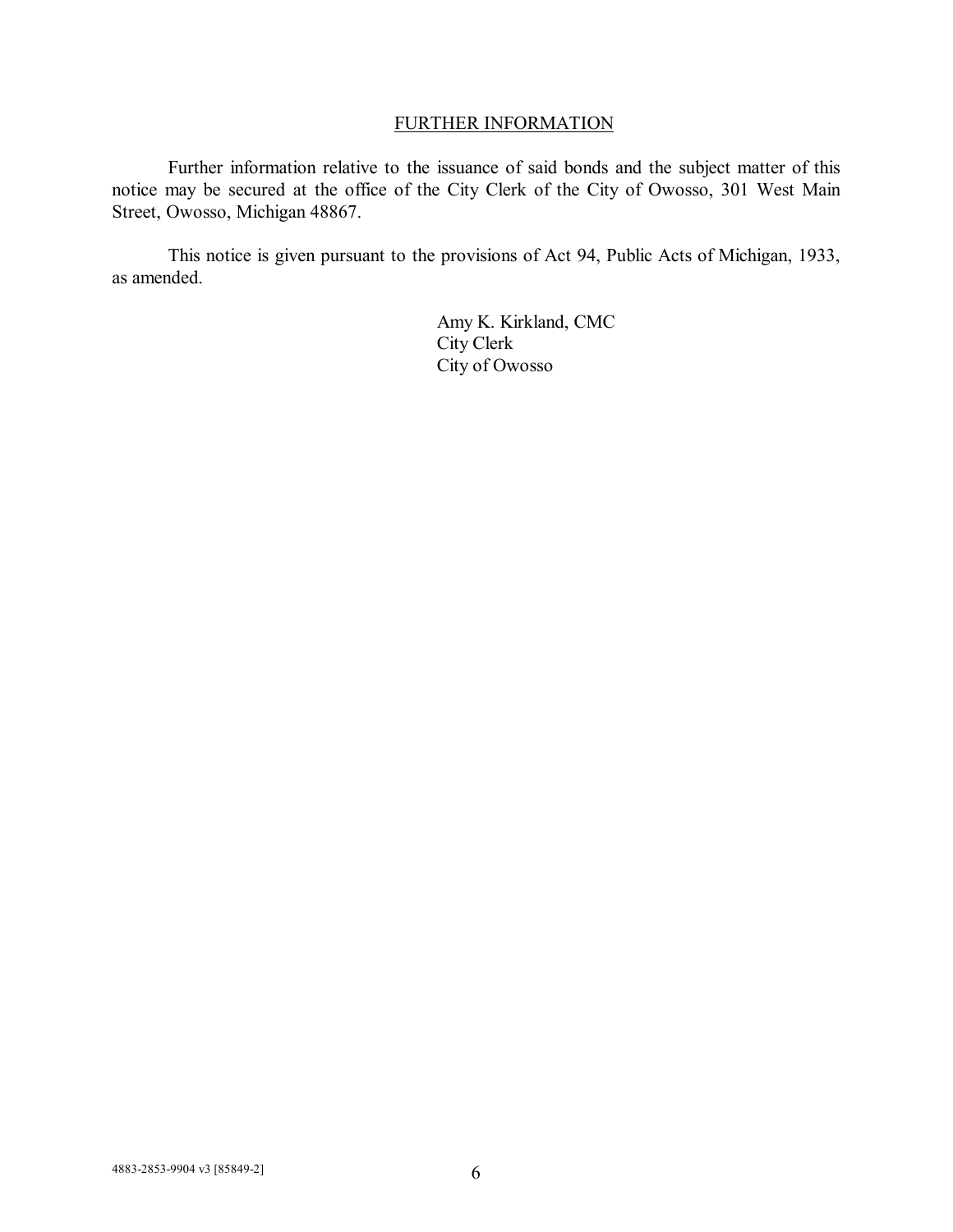### **CWSRF 2022 Project No. 5710-01**

## RESOLUTION DECLARING OFFICIAL INTENT TO REIMBURSE PROJECT EXPENDITURES WITH BOND PROCEEDS AND AUTHORIZING PUBLICATION OF NOTICE OF INTENT TO ISSUE BONDS

At a regular meeting of the City Council of the City of Owosso, Shiawassee County, Michigan, held on December 20, 2021.

| PRESENT:       |  |  |  |
|----------------|--|--|--|
|                |  |  |  |
| <b>ABSENT:</b> |  |  |  |
|                |  |  |  |

The following resolution was offered by and seconded by  $\frac{1}{2}$ 

WHEREAS, the City of Owosso (the "City") proposes to issue its revenue bonds, in one or more series (the "Bonds") under Act 94, Public Acts of Michigan, 1933, as amended ("Act 94"), to finance improvements to the City's wastewater treatment system (the "System"), including without limitation, solids handling improvements at the City's wastewater treatment plant (the "WWTP"), including without limitation, the acquisition, construction, and installation of two new screw presses for sludge dewatering, sludge storage and pumping equipment, a new roof and other structural, mechanical, and electrical equipment and improvements to WWTP buildings and facilities, as well as all other work and equipment necessary or incidental to these improvements (the "Project"); and

WHEREAS, it is anticipated that the City will advance a portion of the costs of the Project prior to the issuance of the Bonds, such advance to be repaid from proceeds of the Bonds upon the issuance thereof; and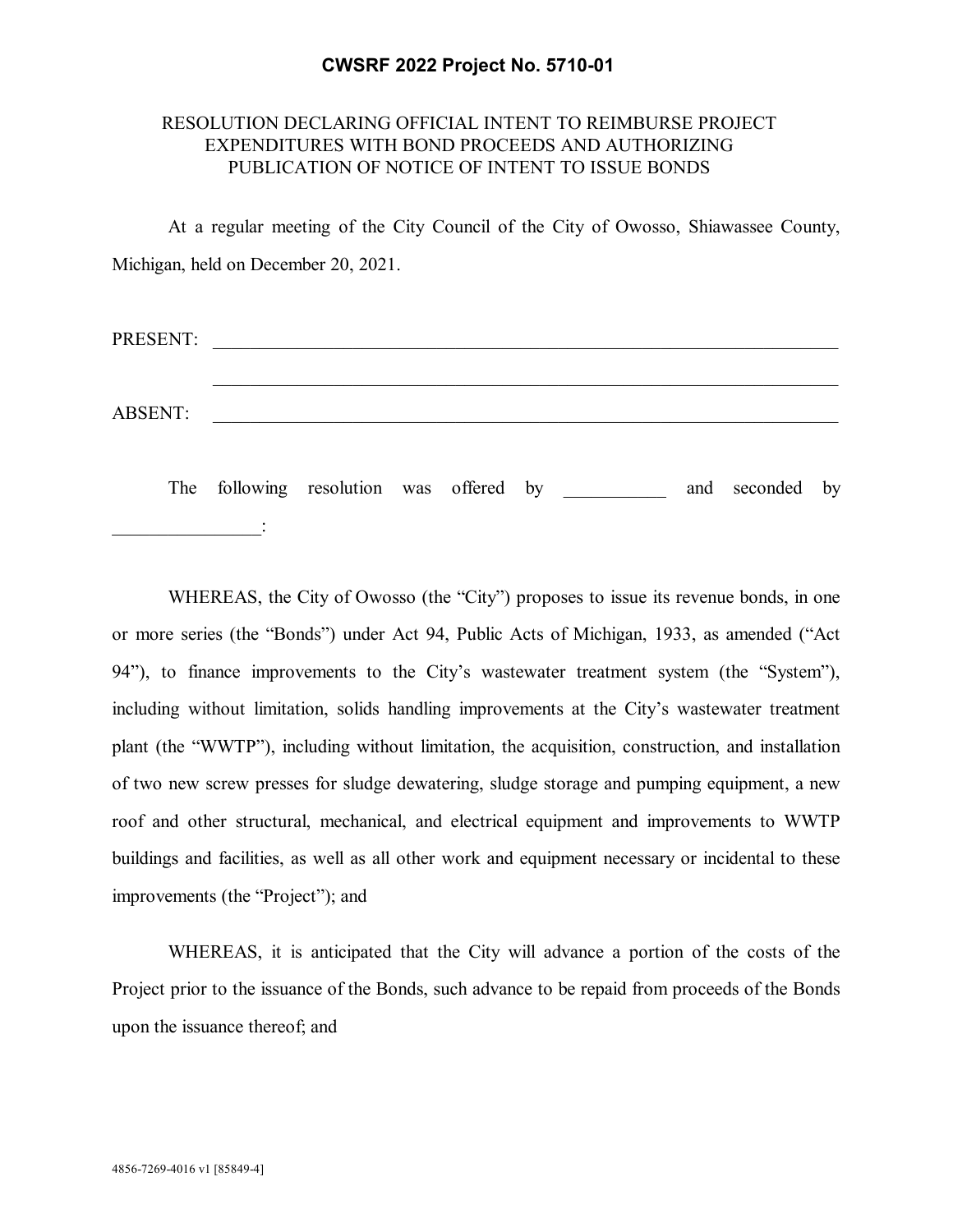WHEREAS, Section 1.150-2 of the Treasury Regulations on Income Tax (the "Reimbursement Regulations") specifies conditions under which a reimbursement allocation may be treated as an expenditure of bond proceeds, and the City intends by this resolution to qualify amounts advanced by the City to the Project for reimbursement from proceeds of the Bonds in accordance with the requirements of the Reimbursement Regulations; and

WHEREAS, a notice of intent to issue the Bonds must be published in order to comply with the requirements of Section 33 of Act 94.

NOW, THEREFORE, BE IT RESOLVED by the City Council of the City of Owosso, Shiawassee County, Michigan, as follows:

1. The Project shall consist of the sewage disposal system improvements described in the preamble hereto.

2. The maximum principal amount of Bonds expected to be issued for the Project is \$4,885,000.

3. The City hereby declares its official intent to issue the Bonds to finance the costs of the Project, and hereby declares that it reasonably expects to reimburse the City's advances to the Project as described in the preamble and as anticipated by this resolution.

4. The Bonds shall be authorized by proper proceedings subsequent to this resolution.

5. The Clerk is hereby instructed to publish the following notice attached hereto as Exhibit A once in a newspaper of general circulation in the City.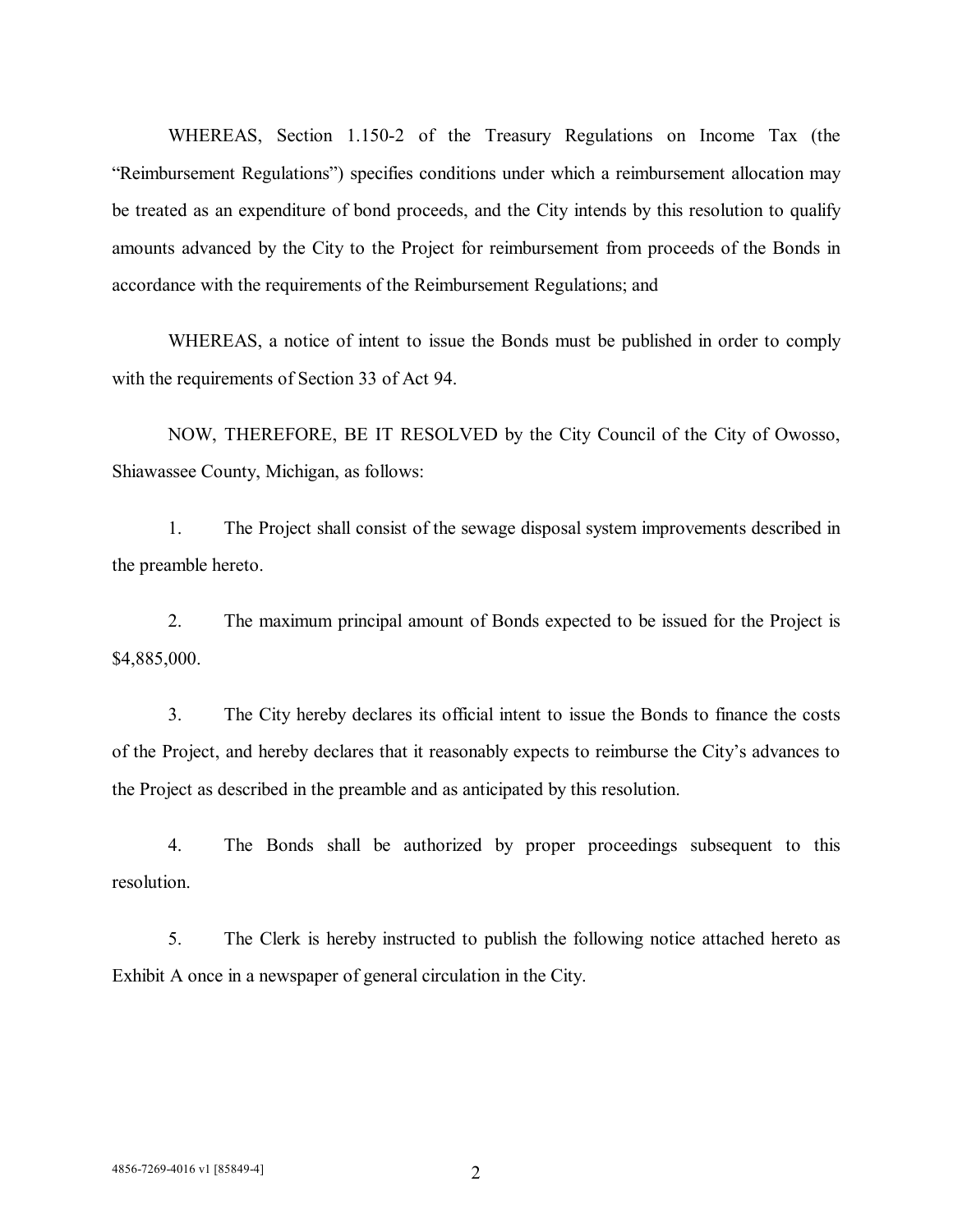6. All prior resolutions and parts of resolutions insofar as they may be in conflict with this resolution are hereby rescinded.

# RESOLUTION DECLARED ADOPTED.

Yeas **Executive 2008** Nays \_\_\_\_\_\_\_\_\_\_\_\_\_\_\_\_\_\_\_\_\_\_\_\_\_\_\_\_\_\_\_\_\_\_\_\_\_\_\_\_\_\_\_\_\_\_\_\_\_\_\_\_\_\_\_\_\_\_\_\_\_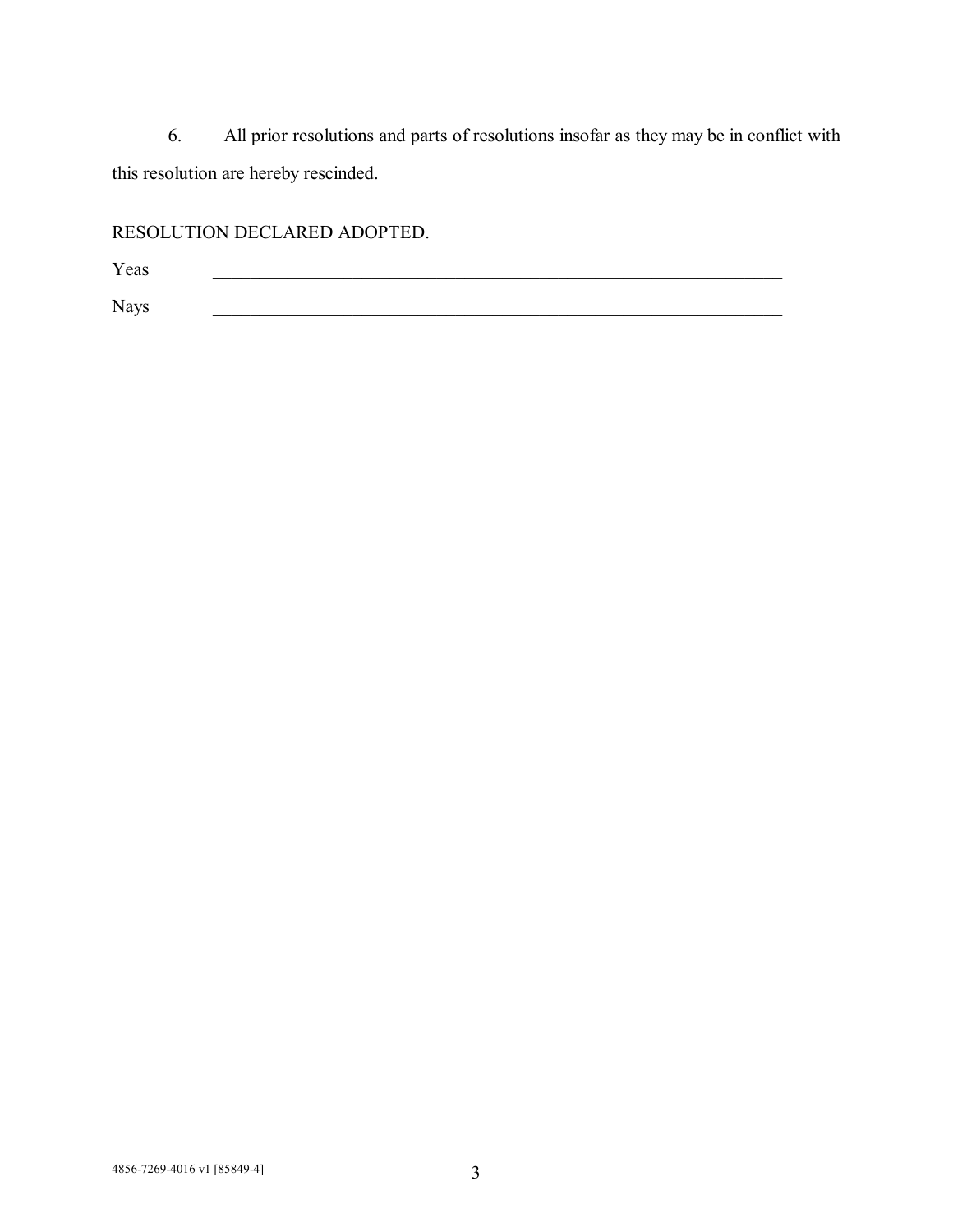I hereby certify that the foregoing is a true and complete copy of a resolution adopted at a regular meeting of the City Council of the City of Owosso, Shiawassee County, Michigan, held on December 20, 2021, the original of which is on file in my office. I further certify that notice of the meeting was given pursuant to and in compliance with the Open Meetings Act, as amended.

> Amy K. Kirkland, CMC, City Clerk City of Owosso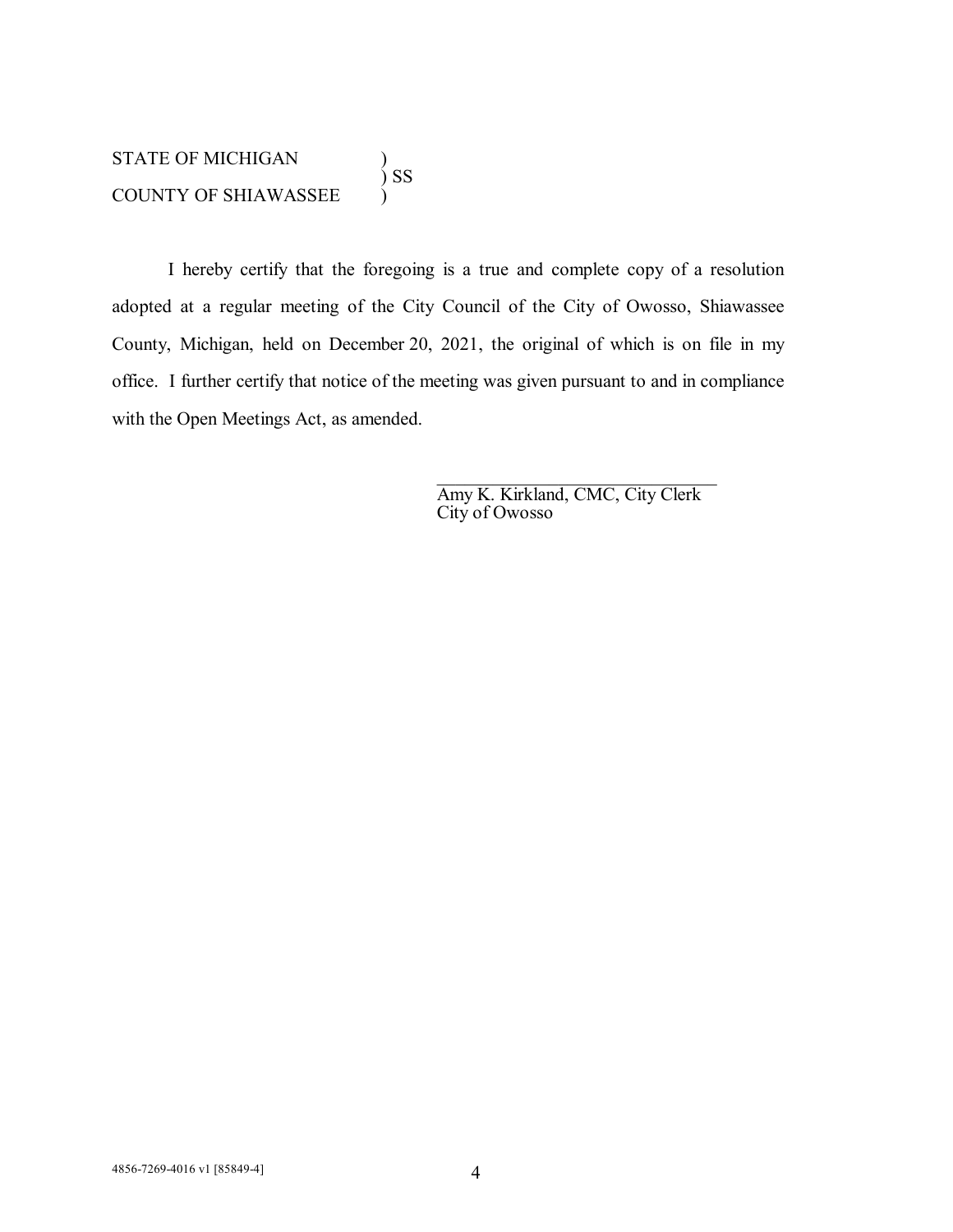#### EXHIBIT A

## NOTICE OF INTENT TO ISSUE BONDS BY THE CITY OF OWOSSO, MICHIGAN

NOTICE IS HEREBY GIVEN, that the City of Owosso, Michigan, intends to issue revenue bonds, in one or more series, in the principal amount of not to exceed \$4,885,000 for the purpose of defraying the cost of improvements to the City's wastewater treatment system (the "System"), including without limitation, solids handling improvements at the City's wastewater treatment plant (the "WWTP"), including without limitation, the acquisition, construction, and installation of two new screw presses for sludge dewatering, sludge storage and pumping equipment, a new roof and other structural, mechanical, and electrical equipment and improvements to WWTP buildings and facilities, as well as all other work and equipment necessary or incidental to these improvements, and to pay the costs of issuing the bonds and capitalized interest, if any.

The bonds will mature in not to exceed forty (40) years after the date of original issuance, and will bear interest from their date at a rate or rates to be determined at the time of sale thereof but in no event to exceed such rates as may be permitted by law.

The bonds will be issued under the provisions of Act 94, Public Acts of Michigan, 1933, as amended, and a resolution of the City Council and will be payable from the net revenues of the System and any improvements, enlargements and extensions thereto, and a statutory lien on said revenues will be established by said resolution. The City of Owosso will covenant and agree to fix and maintain at all times while any of the bonds shall be outstanding such rates for service furnished by the System as shall be sufficient to provide for payment of the necessary expenses of operation, maintenance and administration of the System and of the principal of and interest on the bonds when due and to provide for such other expenditures and funds for the System as are required by the resolution authorizing the issuance of bonds. In addition, the bonds may be secured by the full faith and credit of the City as limited by applicable constitutional and statutory limitations on the taxing power of the City.

#### RIGHT TO PETITION FOR REFERENDUM

This notice is given, by order of the City Council of the City of Owosso, to and for the benefit of the electors of the City of Owosso in order to inform them of their right to petition for a referendum upon the question of the issuance of the aforesaid bonds. The bonds will be issued, without submitting such a question to a vote of the electors, unless within 45 days after the date of publication of this notice a petition requesting a referendum upon such question, signed by not less than 10% or 15,000 of the registered electors in the City of Owosso, whichever is the lesser, shall have been filed with the undersigned City Clerk. In the event that such a petition is filed, the bonds will not be issued unless and until the issuance thereof shall have been approved by the vote